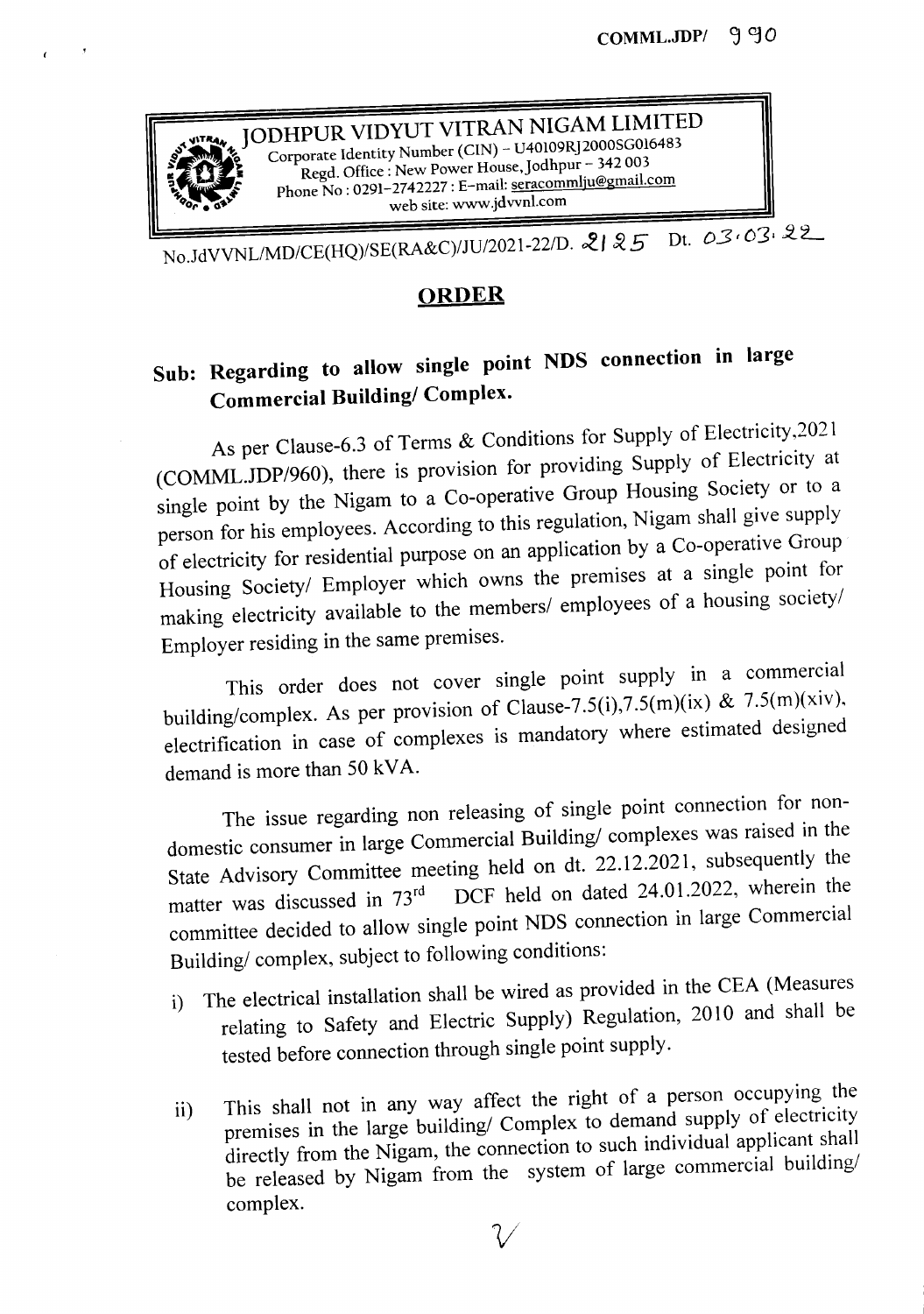The builder/developer who desires to take single point connection shall submit an affidavit prior to release of single point connection to the effect that if any occupier in the premises desires supply directly from the Nigam, the same may be released by Nigam from the network developed by the builder/ developer.

 $\mathbf{g}^{(1)} = \mathbf{g}^{(2)}$ 

Other terms & conditions will remain the same as prescribed in Clause-6.3 of TCOS-2021.

All concerned are directed to ensure strict compliance of the above directions.

> $\mathop{\mathrm{By}}\nolimits\mathop{\mathrm{Orc}}$ *o<.ry-t,'" r '* (R. S. BADt'YASAR) SUPERINTENDING ENGINEER (RA&C) JODHPUR DISCOM, JODHPUR